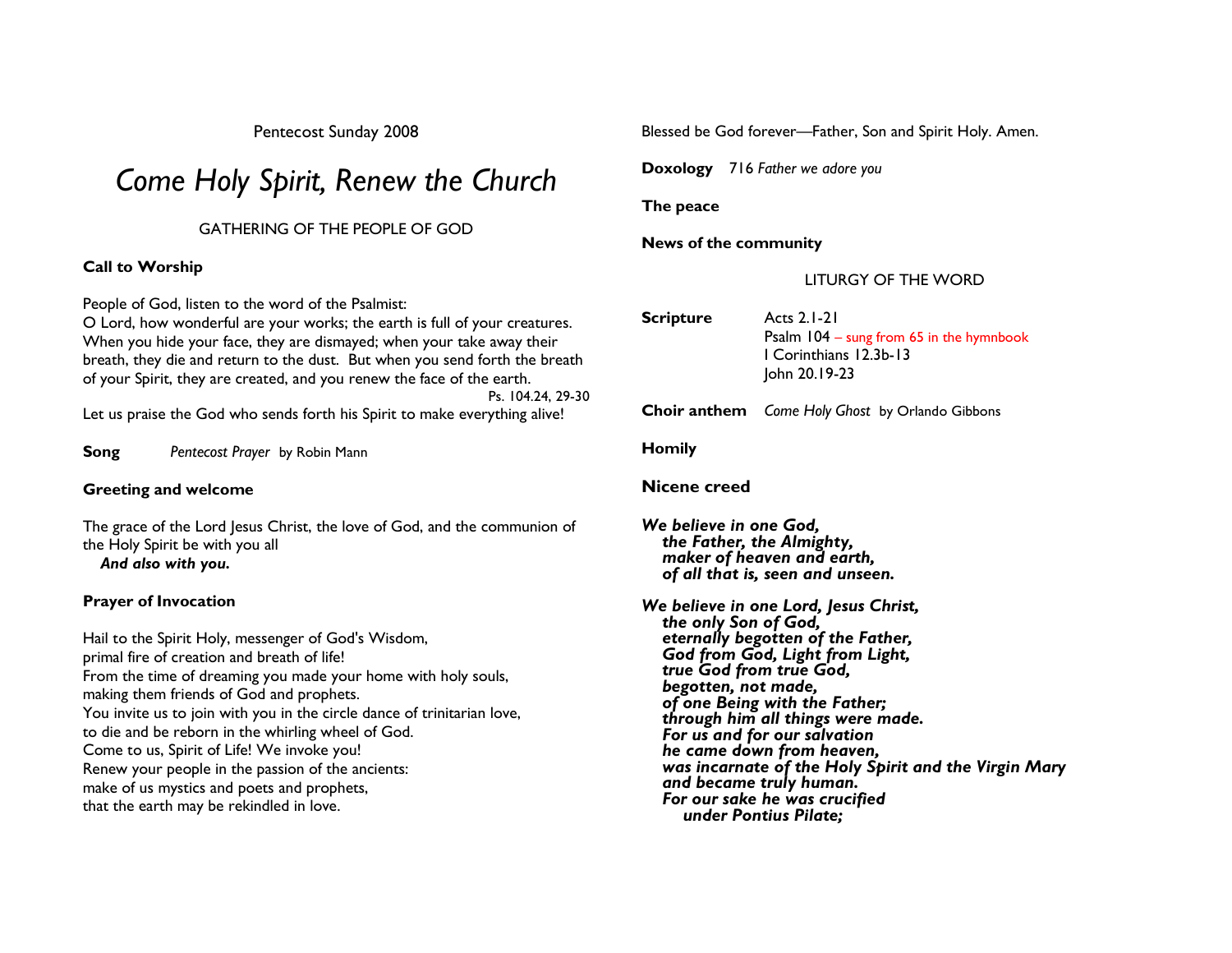he suffered death and was buried.<br>On the third day he rose again in accordance with the Scriptures; he ascended into heaven and is seated at the right hand of the Father. He will come again in glory<br>to judge the living and the dead, and his kingdom will have no end.

We believe in the Holy Spirit,<br>the Lord, the giver of life, who proceeds from the Father. who with the Father and the Son is worshipped and glorified, who has spoken through the prophets. We believe in one holy catholic and apostolic Church. We acknowledge one baptism<br>for the forgiveness of sins. We look for the resurrection of the dead, and the life of the world to come. Amen.

Hymn Spirit of Gentleness by Jim Manley

Refrain: Spirit, Spirit of gentleness blow through the wilderness, calling and free. Spirit, Spirit of restlessness stir me from placidness, wind, wind on the sea.

1. You moved on the waters, you called to the deep, then you coaxed up the mountains from the valleys of sleep; and over the aeons you called to each thing: wake up from your slumbers and rise on your wings.

2. You swept through the desert,

you stung with the sand, and you goaded your people with a law and a land: and when they were blinded by their idols and lies then you spoke through the prophets to open their eyes.

- 3. You sang in a stable, you cried from a hill, then you whispered in silence when the whole world was still; and down in the city you called once again when you blew through your people on the rush of the wind.
- 4. You call from tomorrow, you break ancient schemes, from the bondage of sorrow the captives dream dreams; our women see visions, our men clear their eyes, with bold new decisions your people arise.

# Prayers of the people

# SACRAMENT OF THE LORD'S SUPPER

**Offertory hymn** 418 She sits like a bird

During the hymn, the offerings of money, bread and wine are brought forward.

# Offertory prayer

Blessed are you, Lord, God of all creation. Through your goodness we have this bread to offer, which earth has given and human hands have made. It will become for us the bread of life.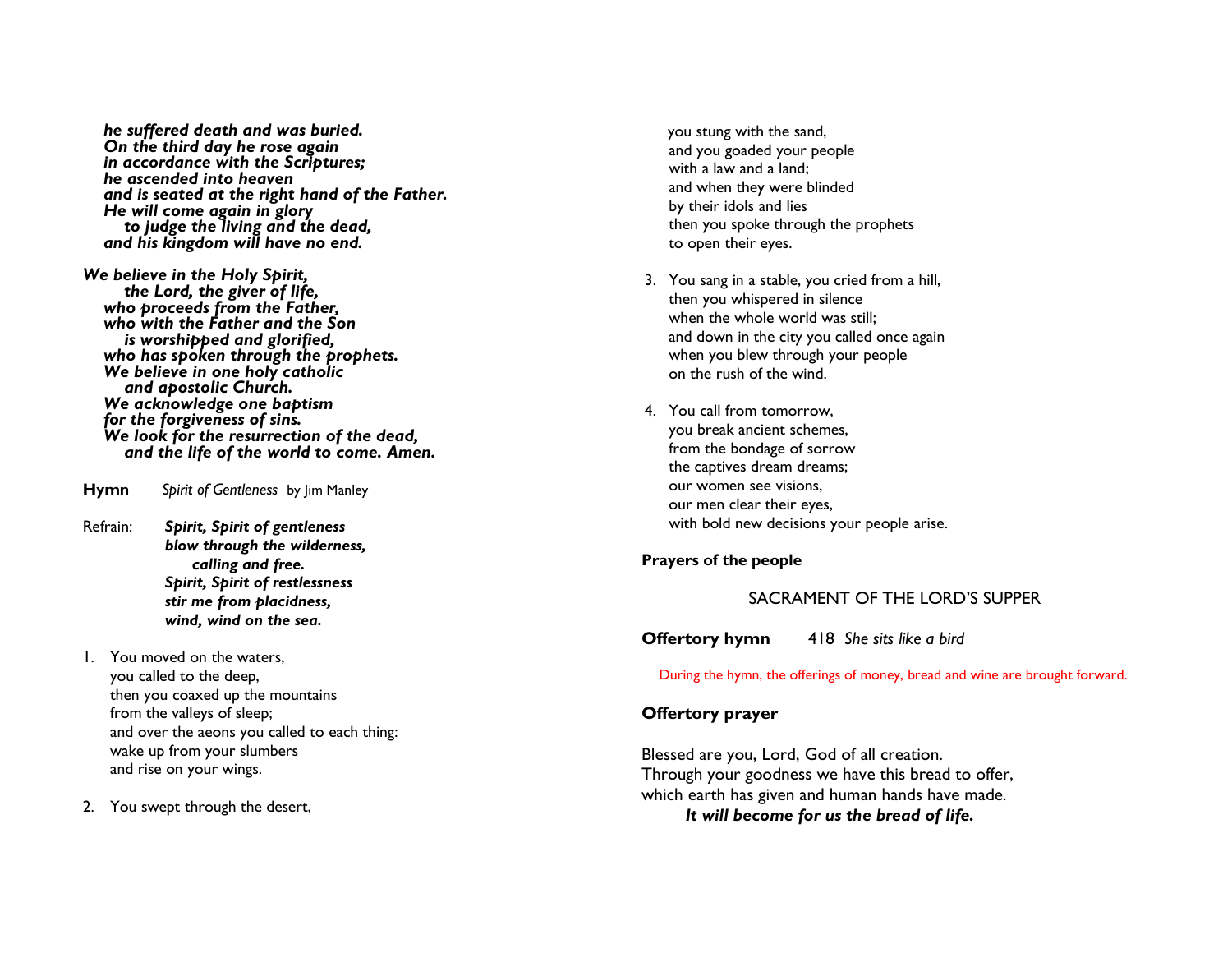Blessed are you, Lord, God of all creation. Through your goodness we have this wine to offer, fruit of the vine and work of human hands. It will become for us our spiritual drink.

Blessed are you, Lord God of all creation. Through your goodness we have this money to share, an offering of love that your love might be shared more widely. It will become, for this community, a sign of your care.

#### Invitation

This is the feast of the baptised, a foretaste of the joy we shall share together in the kingdom of our Lord. Christ welcomes everyone to this table, all who would follow him and be his disciple. So come to this table, but be careful how you come. Come not because you are strong, but because you are weak. Come not because of any goodness of your own, but because you seek mercy and help. Come because you love the Lord a little, and would like to love him more.

# Prayer of confession

In a moment of quiet, let us confess our sin, our fear, our anxieties to the God who is love . . .

#### A time of silence is observed.

Father most loving,

 You send your breath to make us alive. Forgive us, then, when we give in to the forces that make for death in the world.

Lord, have mercy: Lord, have mercy.

Jesus our saviour, you breathed your Spirit on the disciples, and bid them to go and do all that you have done. Forgive us when we lose our faith that such things are indeed possible.

Christ, have mercy: Christ, have mercy.

Holy Spirit, breath of life and holy fire, you distribute your gifts that we might give ourselves for others. Forgive us, then, when we cling to what we are given and forget to share with our brothers and sisters.

Lord, have mercy: Lord, have mercy.

Listen, everyone, to the sermon of the Apostle Peter:

 'In the last days,' says the Lord, 'I will pour out my Spirit upon all flesh. Your sons and daughter will prophesy, your young men will see visions and your old men will dream dreams . . . Then everyone who calls on the name of the Lord shall be saved.'

Acts 2.17, 21

Listen, then, for Christ's word of grace for everyone who hears God's voice and calls out to him for mercy and help: Your sins are forgiven. Thanks be to God!

#### The peace

# The Great Prayer of Thanksgiving

We are the body of Christ His Spirit is with us. Lift up your hearts! We lift them to the Lord. Let us give thanks to the Lord our God. It is right to give our thanks and praise.

It is indeed right to give you our thanks and praise, O God, for you pour out your Spirit on all flesh and amaze us with your deeds of power.

In your infinite wisdom, you created the earth and made it pregnant with new life. You raised living creatures from the dust, by the power of your Word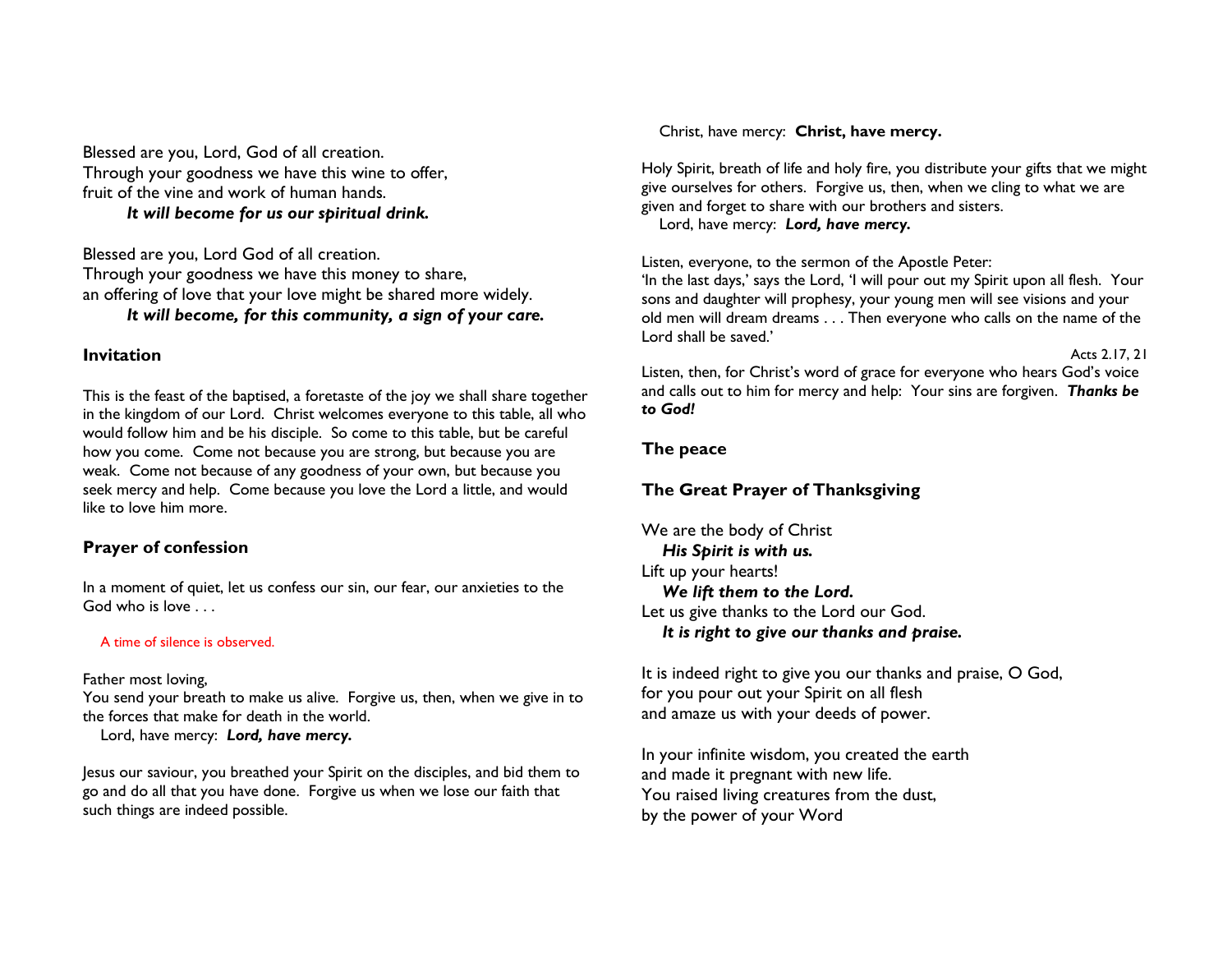and breathed into them the breath of your Spirit.

Your Son, Jesus, taught us your truth and, before being given up to death, he promised to send us the Holy Spirit to support us in both strength and weakness as we labour with you to bring to birth the promised fulfilment of our deepest hopes and yearnings. In these last days you have poured out the new wine of the Spirit, intoxicating us with visions and dreams, awakening within us your marvellous gifts and firing our tongues with everlasting songs of joy.

Therefore with the whole realm of nature around us,With the angels who envelop us, with all the saints before us and beside us, with our loved ones, separate from us now, who yet, in this mystery, are close beside us: We sing the hymn of unending praise.

Holy, holy, holy Lord. God of truth and love! Heaven and earth are full of your glory. Hosanna in the highest! Blessed is the one who comes in the name of the Lord. Hosanna in the highest!

We bless you for Christ's redeeming passion, for in suffering in his own body the woundedness of creation, he embraced us in our brokenness and incorporated us into his wholeness so that each and every one of us

might know ourselves beloved and serve with him as priests forever in the cosmic liturgy of communion.

On the night when he was betrayed, Jesus had supper with his friends. While they were talking, Jesus took a loaf of bread, broke it, then gave it to them saying:

 This is my body, broken for you. Whenever you eat it, remember me.

In the same way, after they had finished eating, Jesus gave them a cup:

# This cup is the new covenant in my blood. Whenever you drink it, remember me.

So, as we eat this bread and drink this cup, We proclaim anew the mystery of our faith:

 Christ has died. Christ is risen. Christ will come again.

Made one with him, and thus one with each other, we lay before you these gifts of bread and wine, in token of our sacrifice of praise and thanksgiving, for here we offer and present to you ourselves, our bodies, minds and spirits, to be a holy and continuous sacrifice to you.

Come, Holy Spirit, come. Brood over these bodily things, this bread and this wine.